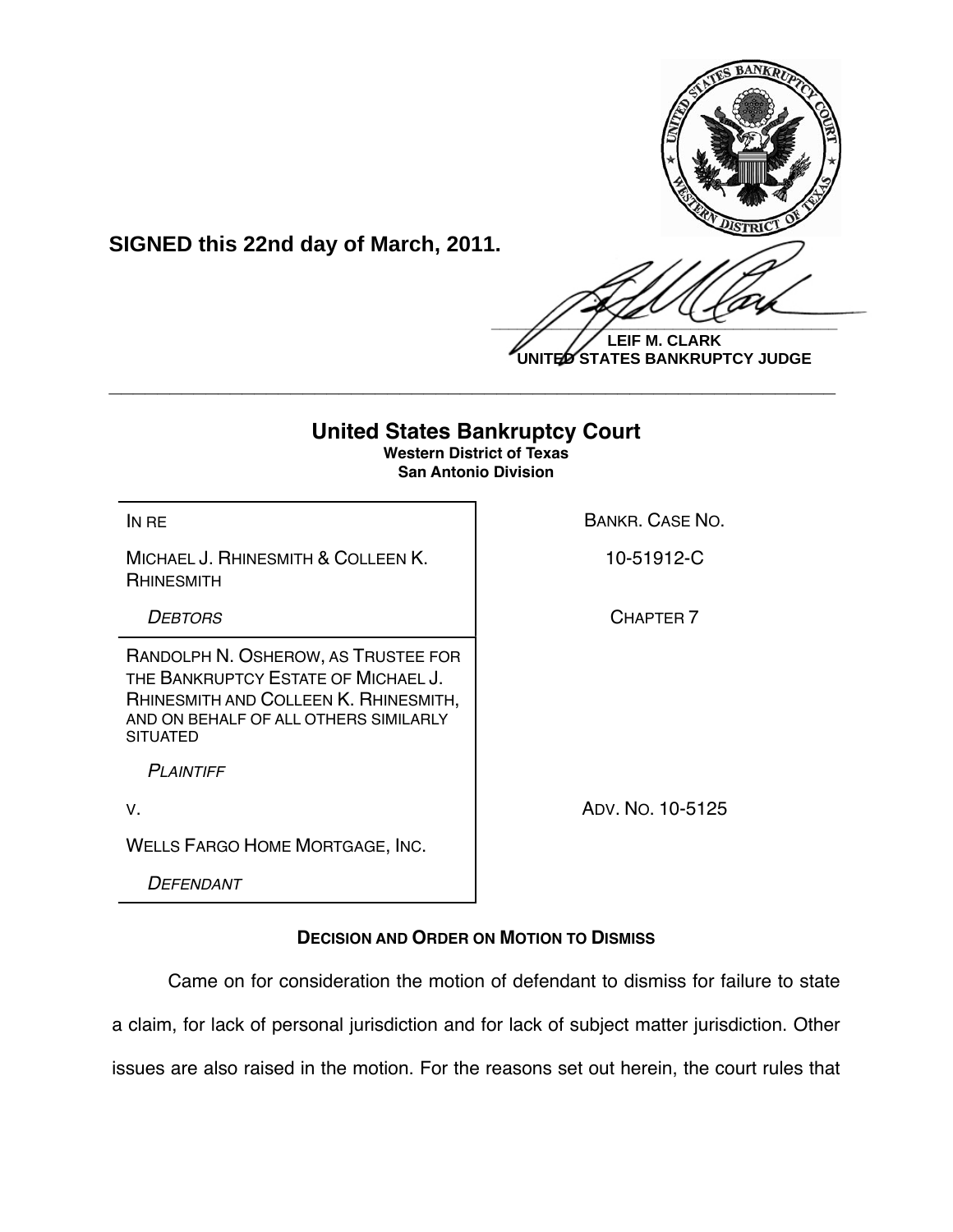the motion to dismiss for lack of subject matter jurisdiction -- to wit, standing -- must be granted. The court does not need to reach the remaining issues raised in the motion.

#### **Background**

The relevant background facts are found in Wells Fargo's motion and include the following: On May 18, 2010, Michael J. Rhinesmith and Colleen K. Rhinesmith (the "Debtors") filed for relief under Chapter 7 of the Bankruptcy Code. On November 16, 2010, Randolph N. Osherow, in his capacity as Chapter 7 Trustee for the Bankruptcy Estate of Michael J. Rhinesmith and Colleen K. Rhinesmith and on behalf of all others similarly situated (the "Plaintiff"), filed this Complaint against WFHM ["Wells Fargo"], seeking damages for alleged breaches of the Federal Fair Debt Collection Practices Act ("FDCPA"), 15 U.S.C. 1692 *et seq*., and seeking damages, temporary and permanent injunctive relief for alleged breaches of the Texas Debt Collection Act ("TDCA"), Tex. Fin. Code §392.0011 *et seq*.

On April 11, 2006, the Debtors entered into a Fixed Rate Note (the "Note") by and between Michael and Colleen Rhinesmith and Wells Fargo Bank, N.A. in the principal amount of \$17,000.00. The Note is scheduled to mature on April 11, 2016. On the same date, the Debtors executed a Deed of Trust (the "Deed of Trust") in favor of Wells Fargo Bank, N.A., wherein the Debtors granted a security interest in real property located at 105 Alambre Drive, Del Rio, Texas 78840. The loan in question was, under Texas law, a home equity loan.

In connection with their Chapter 7 petition, the Debtors executed their statement of intentions, indicating an intent to reaffirm with Wells Fargo. Prior to the Debtors' receiving their discharge, Wells Fargo and the Debtors entered into a reaffirmation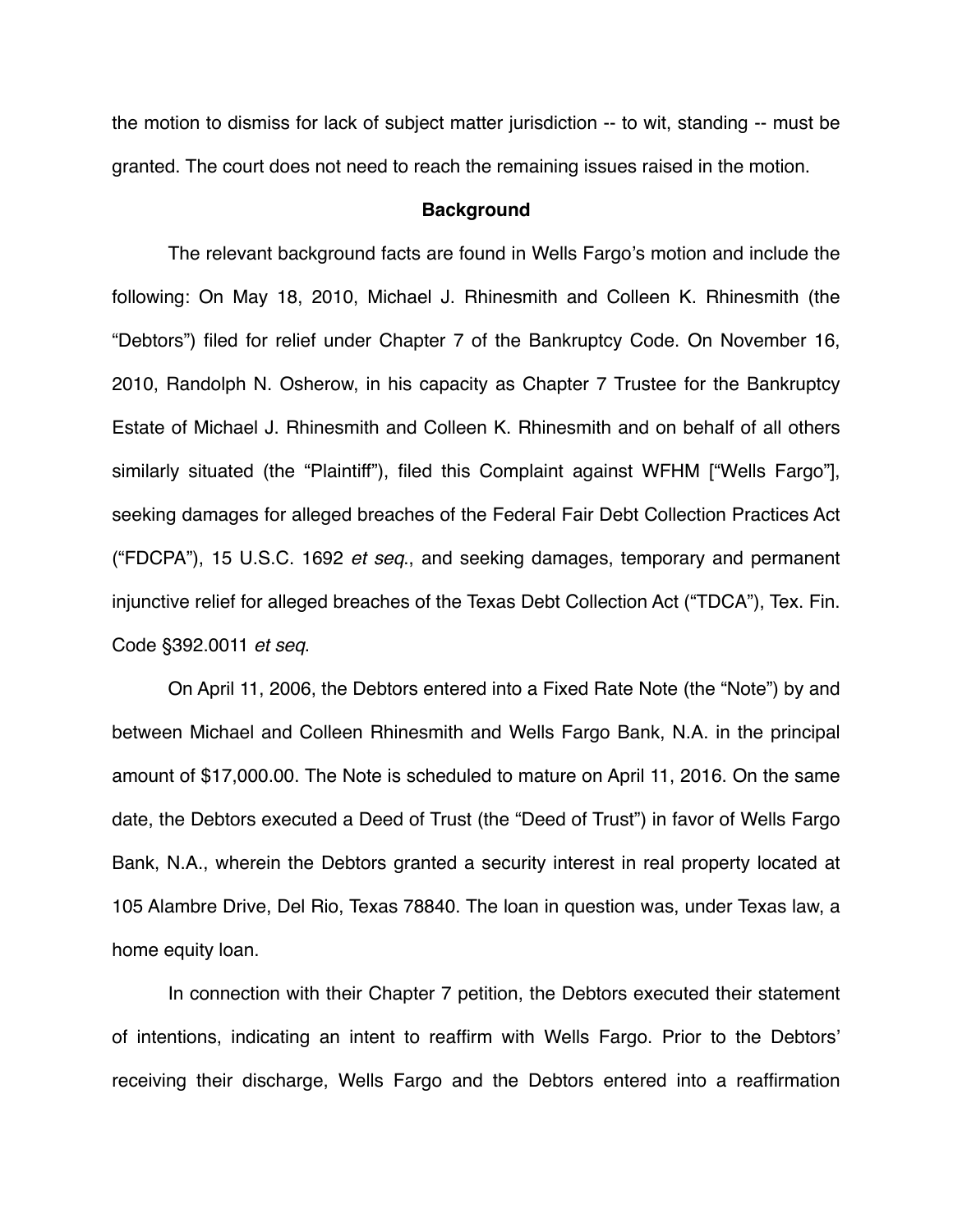agreement affecting the home equity loan, which was signed by the Debtors on July 28, 2010 and by their counsel on August 2, 2010 ("Reaffirmation Agreement"). As set forth on page 6 of the Reaffirmation Agreement, none of the loan's repayment terms were altered or amended. The Reaffirmation Agreement was filed with the court on August 17, 2010 [Docket No. 12], but was denied by the court on August 30, 2010 [Docket No. 14]. The Reaffirmation Agreement was not final. The court's August 30, 2010 Order expressly authorized Wells Fargo to enforce the Debtors' in rem obligations. On August 31, 2010, the debtor received a discharge and the case was closes on September 1, 2010.

### **Analysis**

The issue of the trustee's standing must be addressed out the outset. Standing is a species of subject matter jurisdiction, in that, if a party lacks standing, the court lacks subject matter to hear the matter, and it must be dismissed. *See Cadle Co. v. Neubauer*, 562 F.3d 369, 371 (5th Cir. 2009); *Sample v. Morrison*, 406 F.3d 310, 312 (5th Cir. 2005) (noting that "standing and ripeness are essential elements of federal subject-matter jurisdiction").

Wells Fargo maintains that the trustee lacks standing to bring this suit because the debtors' cause of action arose post-petition (based on Wells Fargo's post-petition conduct in connection with the reaffirmation agreements it sent to debtors) and thus does not constitute property of the estate. The trustee responded by pointing to section 541(a)(7) of the Bankruptcy Code, which provides that property of the estate includes "[a]ny interest in property that the estate acquires after the commencement of the case." 11 U.S.C. § 541(a)(7). The trustee's argument simply assumes, without any discussion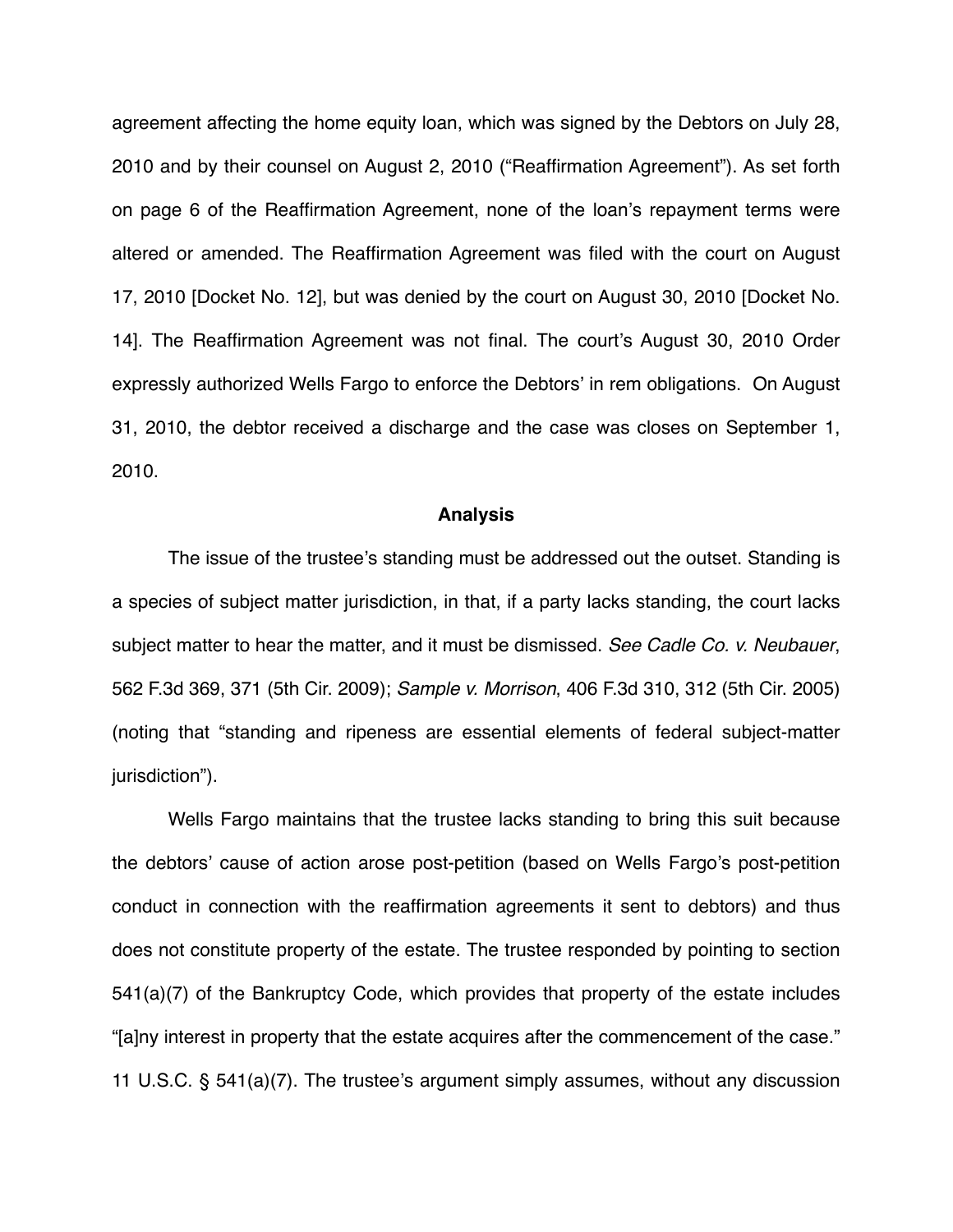of the issue, that the debtors' FDCPA and TDCA claims were acquired by the estate such that they should be considered after-acquired property of the estate under section 541(a)(7). However, "[a]fter the commencement of [a chapter 7 bankruptcy] case, the bankruptcy estate has an existence that is completely separate from that of the debtor, and section 541(a)(7) covers only property that the *estate itself* acquires after the commencement of the bankruptcy proceeding." *Wade v. Bailey (In re Wade)*, 287 B.R. 874, 881 (S.D. Miss. 2001) (emphasis added); *see also In re Evans*, 337 B.R. 551, 557 (Bankr. E.D.N.C. 2005) (stating, in the context of a chapter 11 case, that "the precise issue under  $\frac{6}{5}$  541(a)(7) is whether the property interest in question can be 'properly classified as a property interest generated by the estate enterprise'") (quoting *Reed v. Yochem*, 184 B.R. 733, 739 (Bankr. W.D. Tex. 1995)). Thus, the issue is whether the debtors' cause of action against Wells Fargo can be considered to have been acquired by the estate rather than the individual debtors. If it is not, then the trustee cannot have standing because the cause of action would not belong to the estate. In other words, the trustee's standing is limited to the estate which the trustee is by law authorized to administer. Causes of action which are not property of the estate are not the trustee's to administer, and the trustee would thus lack standing to pursue them. *See Lexxus Int*'*l, Inc. v. Loghry*, 512 F.Supp.2d 647, 658 (N.D.Tex. 2007), citing *Wieburg v. GTE Southwest, Inc.*, 272 F.3d 302, 306 (5th Cir. 2001) (trustee is real party in interest with exclusive standing to pursue *prepetition* claims on the estate's behalf).

The conduct giving rise to the debtors' cause of action occurred post-petition. "Unlike pre-petition claims, claims which accrue to the debtor post-petition generally will not adhere to the estate, and remain actionable by the debtor." *Stanley v. Comm. Bank,*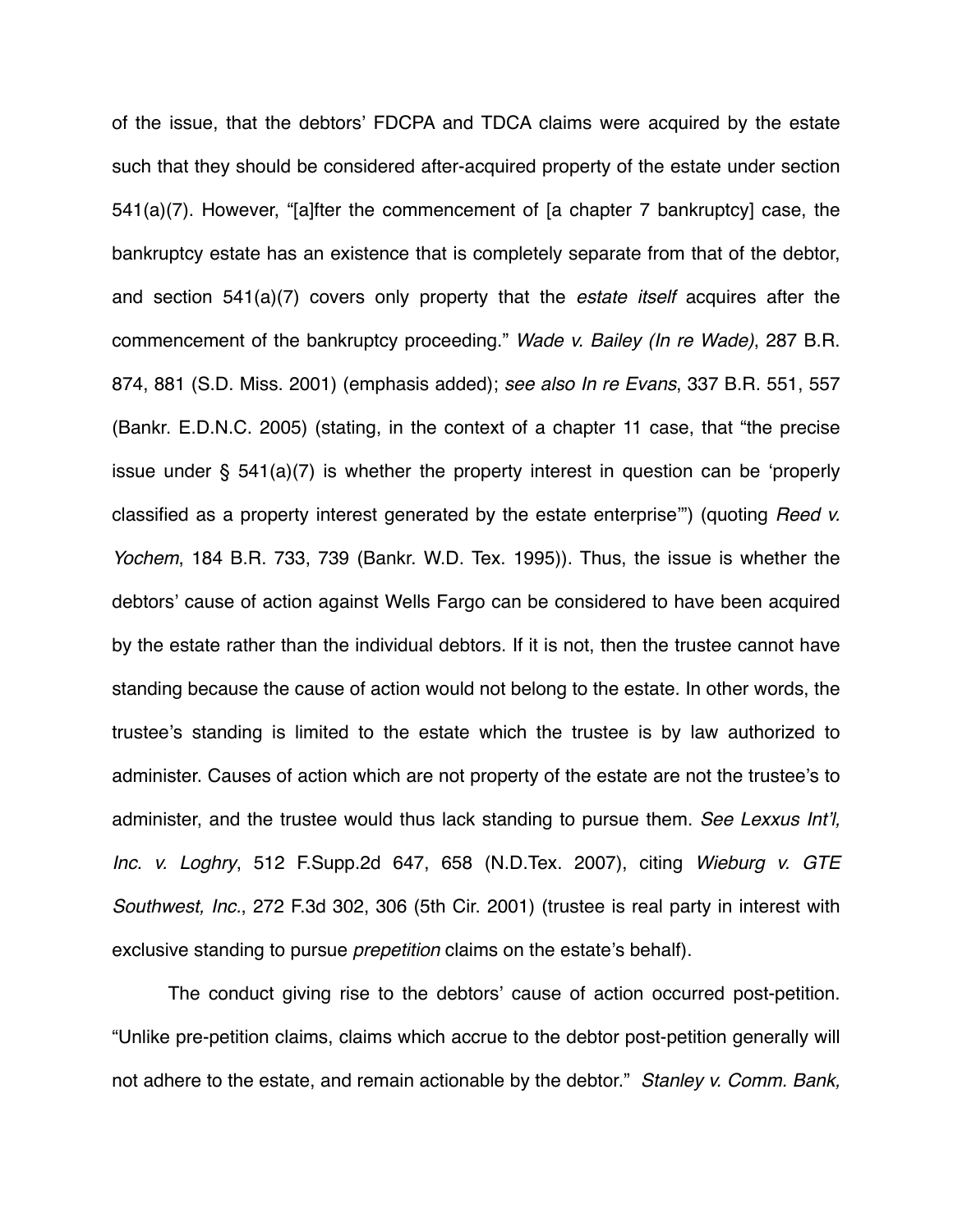*N.A.*, 2009 U.S. Dist. LEXIS 8022, at \*6-7 (N.D.N.Y. Feb. 4, 2009); *see also Bell v. Bell (In re Bell)*, 225 F.3d 203, 215 (2d Cir. 2008) (stating that "property of the estate is distinct from the property of the debtor. Property acquired by the estate after the commencement of the case, *see* 11 U.S.C. § 541(a)(7) …, is property of the estate. But property acquired post-petition by the debtor does not enter the estate; it remains the separate property of the debtor").

There is an exception to this general rule when "the operative events for a cause of action straddle the petition date." *In re Patterson*, 2008 Bankr. LEXIS 1778, at \*9 (Bankr. N.D. Ohio June 3, 2008). Courts take one of two approaches in such situations. Some courts look to the accrual date of the lawsuit to determine whether a cause of action constitutes property of the estate. *Id*. at \*10. Under that approach, "a cause of action will only inure to the benefit of the trustee if, at the commencement of the case, the debtor could have brought the claim under applicable state law." *Id*. (citing cases). This approach would prevent the trustee from being able to successfully argue that the present debtors' FDCPA and TDCA claims belong to the estate. These claims did not exist when the debtors filed their chapter 7 petition, so they could not have been brought at that time.

Other courts take a less restrictive approach to examining whether post-petition causes of action constitute property of the estate. These courts will find a cause of action to be property of the estate if "the events giving rise to the claim are sufficiently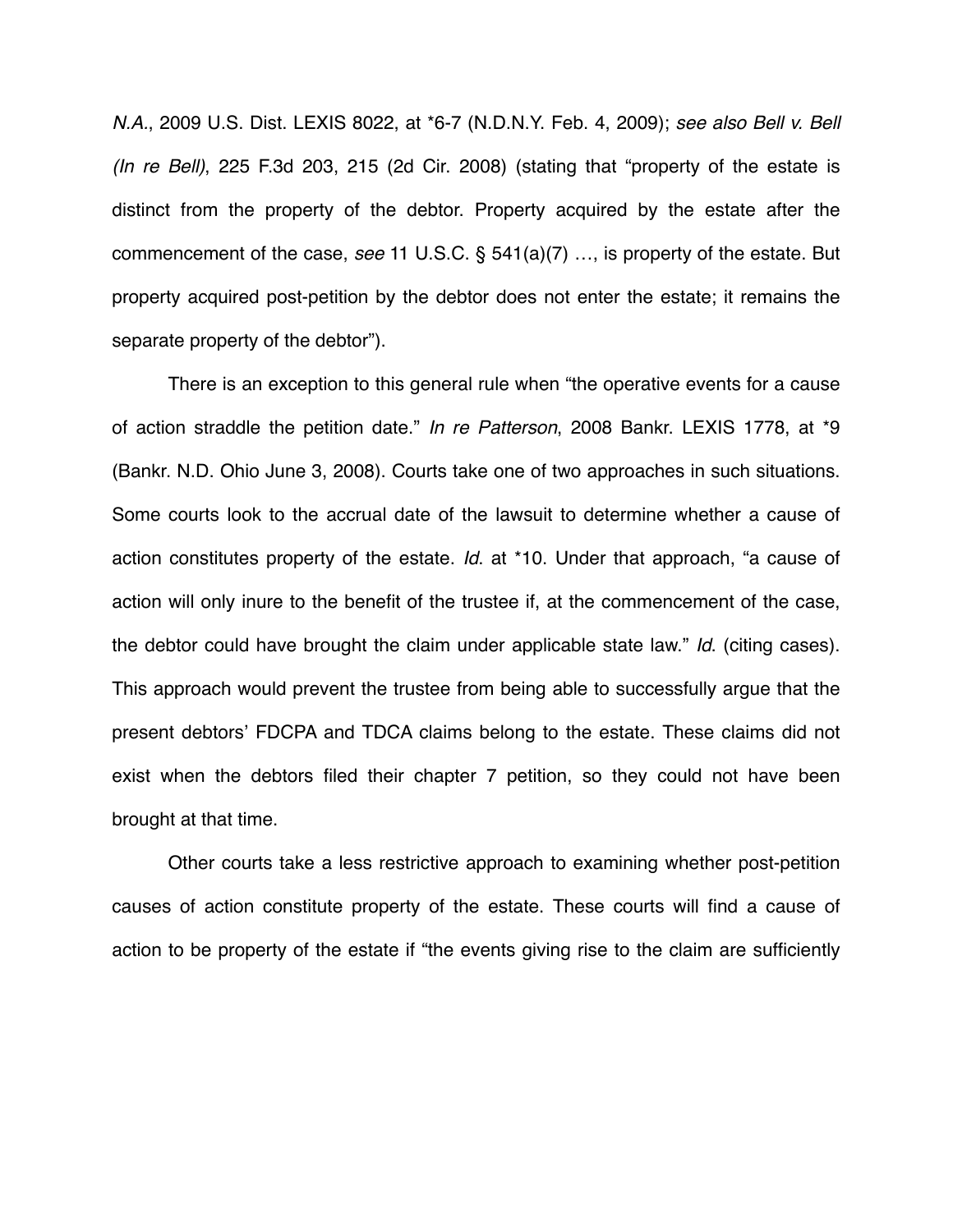rooted in the pre-bankruptcy past." *Id*. at \*12 (citing cases). [1](#page-5-0) This test is no longer applicable in the Fifth Circuit, after the *en banc* decision in *In re Burgess,* 438 F.3d 493, 498 (5th Cir. 2006) (Bankruptcy Code superseded the "sufficiently rooted" test in *Segal v. Rochelle*)*. See* discussion *supra* at note 1. Even under this more lenient approach, however, the trustee's (un-argued) argument fails. In *O*'*Dowd v. Trueger (In re O*'*Dowd)*, 233 F.3d 197, 199-200 (3d Cir. 2000), the debtor wished to bring a malpractice action against her former attorneys in connection with their handling (or mishandling) of another, prior malpractice action that the debtor had possessed at the

<span id="page-5-0"></span><sup>1</sup> This court does not endorse the continuing facile references in the case law to the "sufficiently rooted in the bankruptcy past" language from *Segal v. Rochelle,* 382 U.S. 375 (1966) as a litmus test for what is and is not property of the estate under the Bankruptcy Code. Indeed, this court has gone to some pains to explain why continued reliance on this test is misplaced, especially in light of the Fifth Circuit's decision in *In re Burgess*. *See In re Donnell*, 357 B.R. 386, 391 & n. 6 (Bankr. W.D.Tex. 2006), discussing *In re Burgess*, 438 F.3d 493, 498 (5th Cir. 2006). To reiterate what was stated there:

The court [in *Burgess*] held that, with the enactment of an explicit statutory definition for "property of the estate" in the Bankruptcy Reform Act of 1978, "*Segal's* 'sufficiently rooted' test did not survive the enactment of the Bankruptcy Code." *[Burgess v. Sikes \(In](https://www.lexis.com/research/buttonTFLink?_m=41167f08545572f6172b9038ca1a48a4&_xfercite=%3ccite%20cc%3d%22USA%22%3e%3c%21%5bCDATA%5b357%20B.R.%20386%5d%5d%3e%3c%2fcite%3e&_butType=3&_butStat=2&_butNum=71&_butInline=1&_butinfo=%3ccite%20cc%3d%22USA%22%3e%3c%21%5bCDATA%5b438%20F.3d%20493%2c%20498%5d%5d%3e%3c%2fcite%3e&_fmtstr=FULL&docnum=1&_startdoc=1&wchp=dGLbVzz-zSkAb&_md5=d81c8c4d917db76563d8f26bd6d244b3) re Burgess*[\), 438 F.3d 493, 498 \(5th Cir. 2006\)](https://www.lexis.com/research/buttonTFLink?_m=41167f08545572f6172b9038ca1a48a4&_xfercite=%3ccite%20cc%3d%22USA%22%3e%3c%21%5bCDATA%5b357%20B.R.%20386%5d%5d%3e%3c%2fcite%3e&_butType=3&_butStat=2&_butNum=71&_butInline=1&_butinfo=%3ccite%20cc%3d%22USA%22%3e%3c%21%5bCDATA%5b438%20F.3d%20493%2c%20498%5d%5d%3e%3c%2fcite%3e&_fmtstr=FULL&docnum=1&_startdoc=1&wchp=dGLbVzz-zSkAb&_md5=d81c8c4d917db76563d8f26bd6d244b3) (en banc). This conclusion is consistent with the actual holding in *Barowsky*, though it more explicitly (and correctly) rejects the notion that "sufficiently rooted in the pre-bankruptcy past" describes the scope of the estate's interest in property. ... The language was employed by the Supreme Court in *Segal* to determine whether the debtor's "fresh start" would be impaired were the property in question incorporated into the estate. This was a live issue under the Act. Because any alienable or leviable property could become property of the estate, a debtor's future wages in perpetuity could conceivably be swept up -- because many states in 1966 permitted full wage garnishment, a species of alienation or levy. By limiting the reach of property to that "sufficiently rooted in the pre-bankruptcy past," the debtor's future wages (which are, by definition, not "rooted in the pre-bankruptcy past" of the debtor) would thereby be insulated from estate administration. The Bankruptcy Code has no need for this limitation. Instead, the statute itself *de facto* excludes certain assets from inclusion in the estate, first by changing the reach of estate property from "any alienable or leviable property" (the scope under the Act, according to *Segal*) to "all legal or equitable interests in property as of the commencement of the case" (the scope under the Code). Secondly, [section 541](https://www.lexis.com/research/buttonTFLink?_m=41167f08545572f6172b9038ca1a48a4&_xfercite=%3ccite%20cc%3d%22USA%22%3e%3c%21%5bCDATA%5b357%20B.R.%20386%5d%5d%3e%3c%2fcite%3e&_butType=4&_butStat=0&_butNum=72&_butInline=1&_butinfo=11%20U.S.C.%20541&_fmtstr=FULL&docnum=1&_startdoc=1&wchp=dGLbVzz-zSkAb&_md5=0703c09fae97a4b1ac0fd3025f7d6801) itself contains specific statutory exclusions from the reach of [section 541\(a\)](https://www.lexis.com/research/buttonTFLink?_m=41167f08545572f6172b9038ca1a48a4&_xfercite=%3ccite%20cc%3d%22USA%22%3e%3c%21%5bCDATA%5b357%20B.R.%20386%5d%5d%3e%3c%2fcite%3e&_butType=4&_butStat=0&_butNum=73&_butInline=1&_butinfo=11%20U.S.C.%20541&_fmtstr=FULL&docnum=1&_startdoc=1&wchp=dGLbVzz-zSkAb&_md5=afe3c3f41e1ef447ef2803967702db70)  $(1)$ , including the "except" clause in section  $541(a)(6)$  for post-petition earnings, and the various exclusions in [section 541\(b\).](https://www.lexis.com/research/buttonTFLink?_m=41167f08545572f6172b9038ca1a48a4&_xfercite=%3ccite%20cc%3d%22USA%22%3e%3c%21%5bCDATA%5b357%20B.R.%20386%5d%5d%3e%3c%2fcite%3e&_butType=4&_butStat=0&_butNum=75&_butInline=1&_butinfo=11%20U.S.C.%20541&_fmtstr=FULL&docnum=1&_startdoc=1&wchp=dGLbVzz-zSkAb&_md5=97e4eecc3311bc0b30cd7ddda11f42f3) This is what the Fifth Circuit meant when it ruled that *Segal's* "sufficiently rooted" test did not survive the enactment of the Code.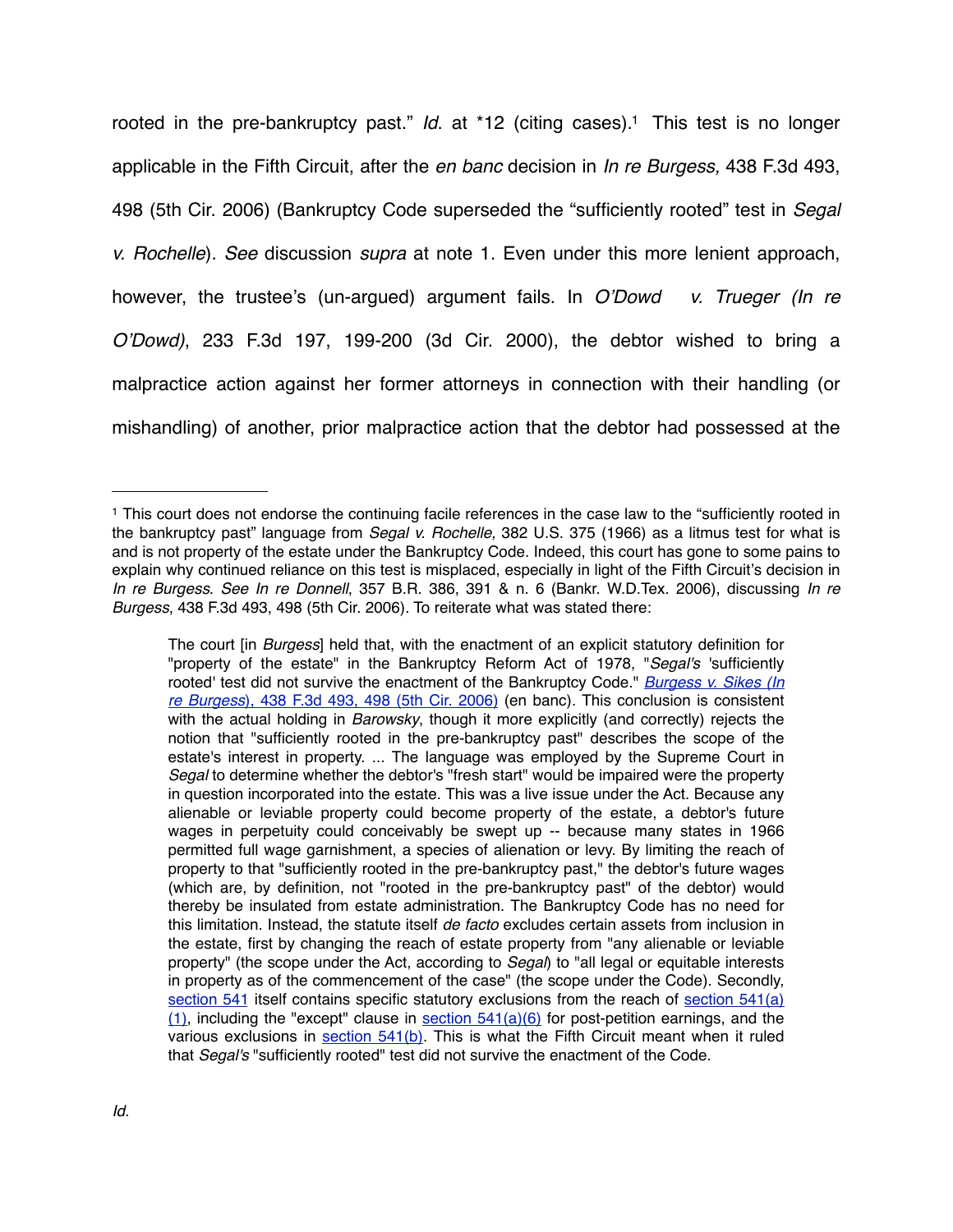time she filed for bankruptcy. The debtor did not dispute that the first malpractice action was property of the bankruptcy estate. *Id*. at 200. She did, however, assert that the second malpractice action, which had not accrued (under state law) until 4 years after she had filed her original bankruptcy petition, did not constitute property of the estate. *Id*. at \*202-03. The Third Circuit, affirming the decision of the bankruptcy court, disagreed. The bankruptcy court had "held that the malpractice claims were sufficiently rooted in [the debtor's] past to be considered property of the estate pursuant to 11 U.S.C. § 541(a)(1)." *Id*. at 201. Alternatively, the bankruptcy court had concluded that the claims also constituted property of the estate under section 541(a)(7). *Id*. The Third Circuit affirmed based on the bankruptcy court's finding that the second malpractice action constituted property of the estate under section 541(a)(7). *Id*. at 201 n. 6. The Third Circuit reasoned that, although the second malpractice action had not come into existence until four years after the debtor had filed her bankruptcy petition, the *claims* in that malpractice case "could be traced directly to" the first malpractice action, which was property of the estate. *Id*. at 203. The court stated,

[t]he injury alleged in the [second malpractice action] is that [the debtor] suffered a diminished recovery in the [first malpractice action] as result [sic] of her former attorney's negligence. Put differently, the misconduct of [the debtor's] former bankruptcy attorneys reduced the value of her malpractice lawsuit against [the attorney defendant in the first malpractice suit]. While we acknowledge that the conduct giving rise to the malpractice claim occurred post-petition, we find it conceptually impossible to sever the [second malpractice action] from the underlying [prior malpractice action].

*Id*. The Third Circuit further supported its conclusion by noting that, contrary to the cases that had found post-petition causes of action to constitute property of the debtor as opposed to property of the estate, here, only the estate would be affected by any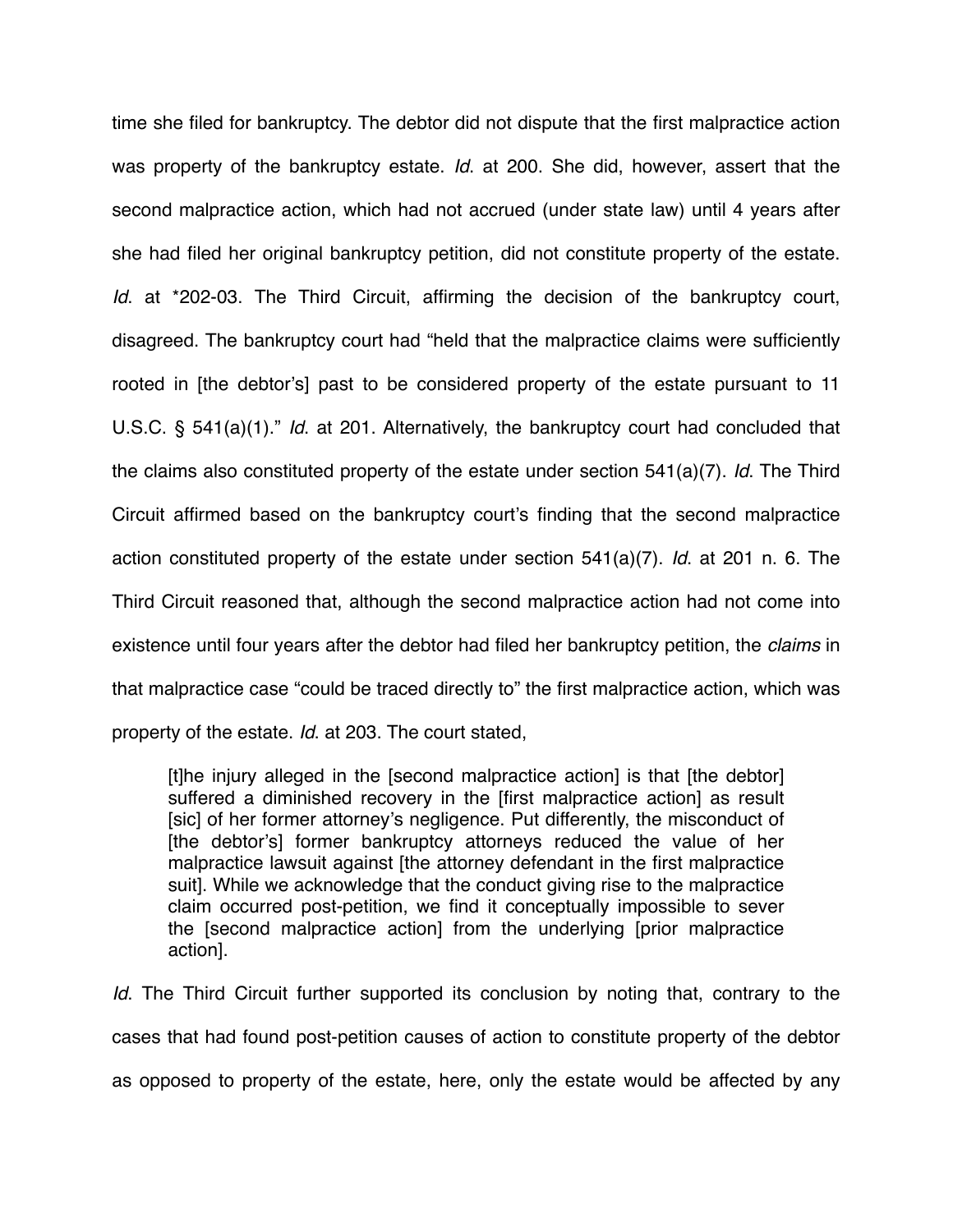alleged malpractice on the part of the second set of attorneys in connection with the first malpractice case because such malpractice would have reduced the value of the first malpractice case. In other words, the debtor, personally, would not suffer any harm (because the diminution of the value of the first lawsuit would affect only the estate that now owned that cause of action, and not the debtor, who no longer owned that cause of action). *Id*. at 204. Concluded the Third Circuit, "because the [first malpractice action] belonged to the estate, including the claims that could have been but were not asserted, a malpractice suit [the second malpractice suit] in connection with those omitted claims likewise belongs to the estate and the estate's creditors." *Id*.

Similarly, in *Stanley v. Comm. Bank, N.A*., 2009 U.S. Dist. LEXIS 8022, at \*1-2 (N.D.N.Y. 2009), the debtor sought to bring various claims against various defendants in connection with their involvement in the debtor's husband's fraudulent procurement of loans in her name. The defendants argued that the debtor lacked standing to bring these claims as they constituted property of the bankruptcy estate. *Id*. The District Court for the Northern District of New York agreed with the defendants, stating that "it is clear that [the debtor's] claims against [the defendants] are property of the bankruptcy estate, regardless of whether such claims accrued pre- or post-petition." Id. at \*7-8. The court found that

[t]he claims against these defendants arise solely out of their alleged complicity in [the debtor's husband's] fraudulent conduct[,] … [which] acts and omissions occurred well before [the debtor] filed her bankruptcy petition in February of 2006. Thus, claims stemming from such events are clearly ʻrooted in [the debtor's] pre-bankruptcy past.'

*Id*. at \*8.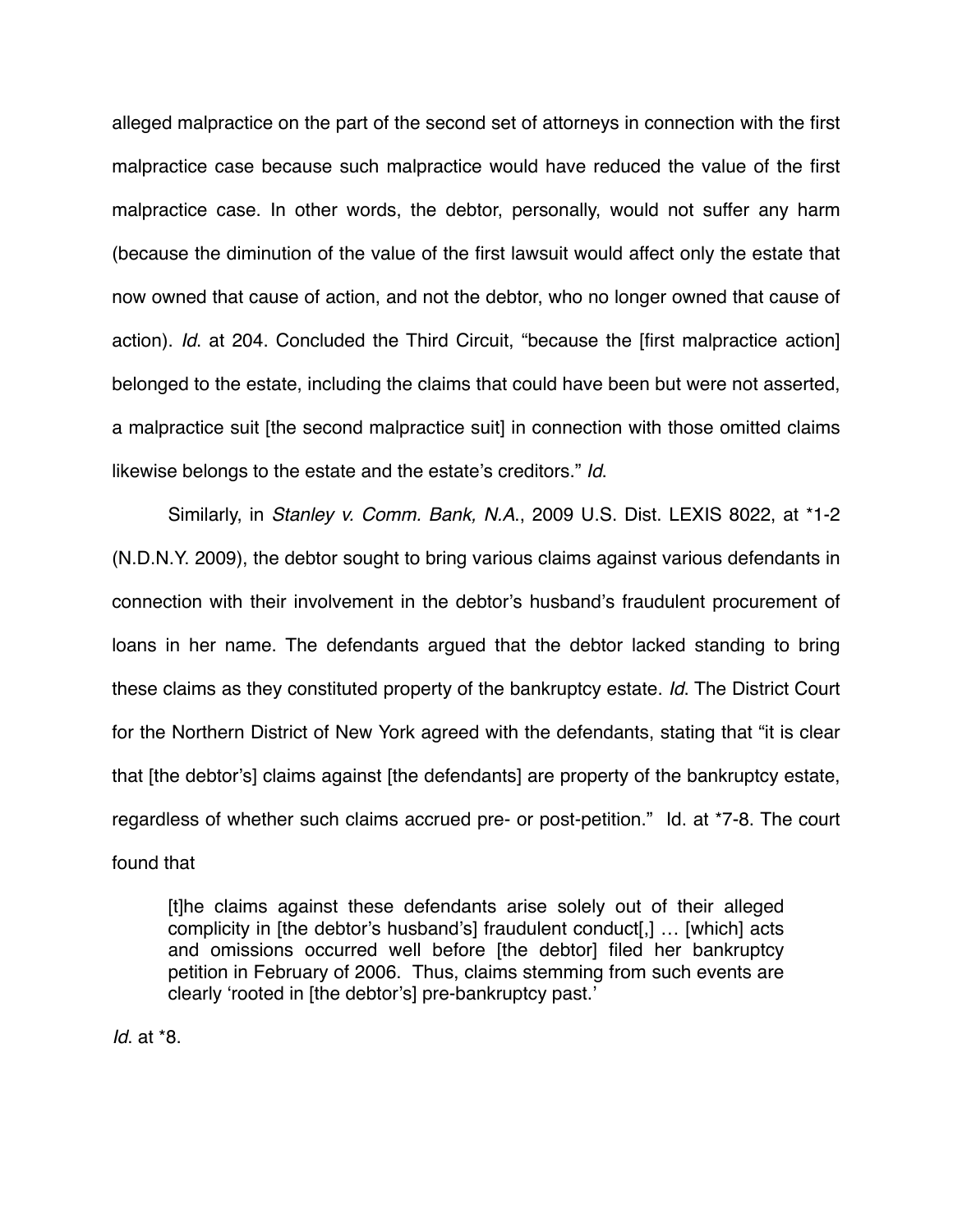Here, no such argument can be made. All of the conduct at issue arose postpetition, and has no "roots" in pre-bankruptcy conduct. Accordingly, the FDCPA and TDCA claims belong to the debtors and not the bankruptcy estate. *See Witko v. Menotte (In re Witko)*, 374 F.3d 1040, 1042-44 (11th Cir. 2004) (stating that "[p]re-petition causes of action are part of the bankruptcy estate and post-petition causes of action are not[,]" and concluding that because the debtor's legal malpractice cause of action did not exist, and could not have even been predicted, at the time he filed his bankruptcy petition, that cause of action was not property of his bankruptcy estate); *In re Patterson*, 2008 Bankr. LEXIS 1778, at \*8 (Bankr. N.D. Ohio June 3, 2008) (stating that "where all the events giving rise to a cause of action occur following the filing of the petition, the cause of action is not property of the estate"). In *Patterson*, the bankruptcy court for the Northern District of Ohio the chapter 7 debtors sought to bring an action against a pre-petition creditor in connection with that creditor's disclosure of the debtors' medical information when the creditor filed its proof of claim in the debtors' bankruptcy case. *Id*. at \*2. The court concluded that the debtors' post-petition cause of action belonged to the debtors. *Id*. at \*17. The court first noted that the debtors claims all stemmed "entirely from a single, post-petition event." *Id*. at \*13. The court noted that the debtor's injury did have some connections with the debtors' pre-bankruptcy past in that "ʻbut for" the Debtors' bankruptcy, no potential cause of action would exist as the Defendant would not have had occasion to file its proof of claim." *Id*. The court stated,

merely because a connection can be drawn between a cause of action and a pre-petition event does not mean that the claim has substantial roots in the pre-bankruptcy past. To hold otherwise, and allow, as the Trustee seeks to do, any connection with the pre-bankruptcy past to warrant a claim's inclusion in the estate simply opens the door too wide.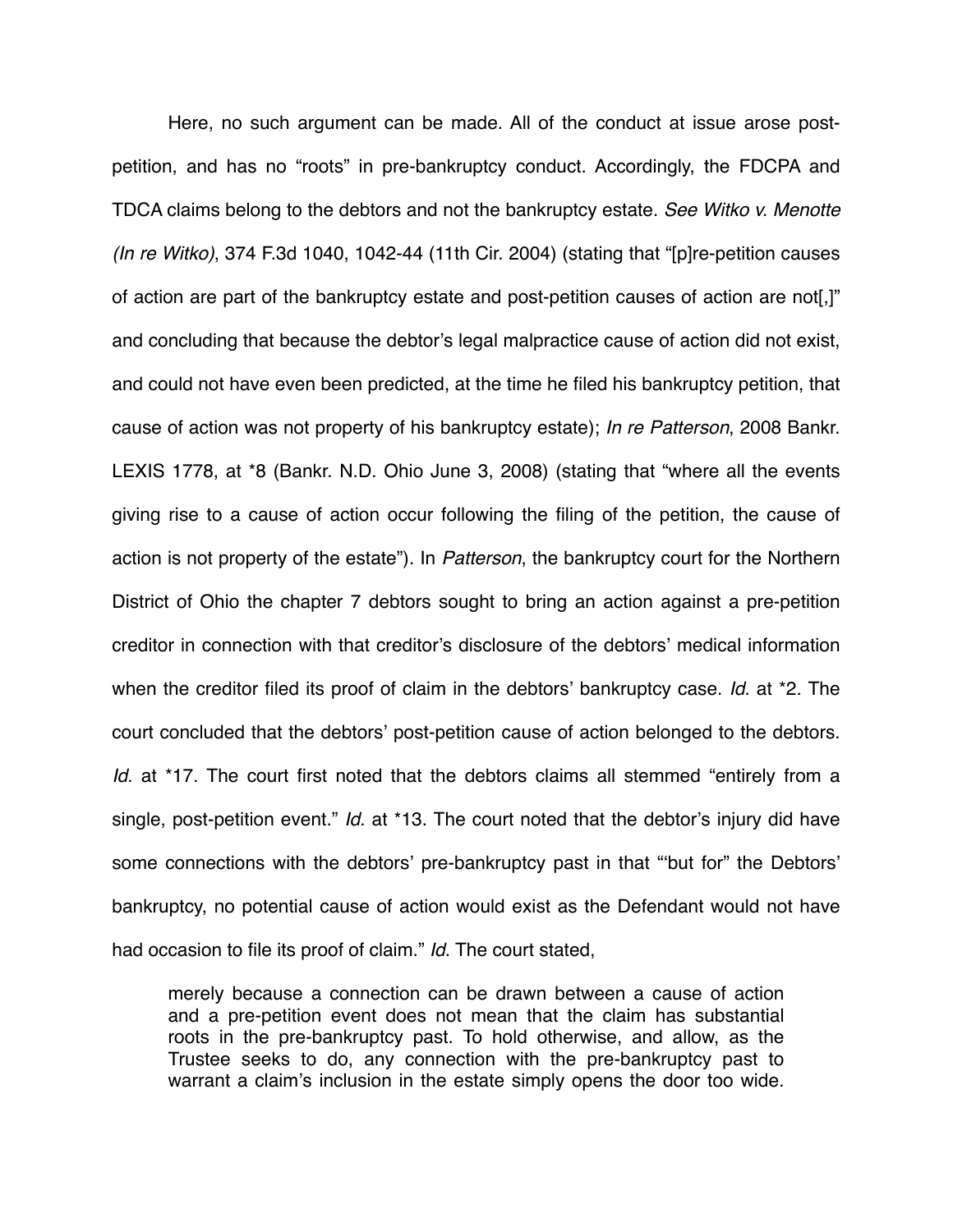As with any human affair, all events involving a debtor may be traced to an earlier event. In sum, we are all products of our past.

*Id*. at \*16.

In *Wade v. Bailey (In re Bailey)*, 287 B.R. 874, 876 (S.D. Miss. 2001), the court addressed whether a chapter 7 debtor's state law claims brought in connection with a bank's post-petition collection activities constituted property of the estate. It was undisputed that 1) the debtors' petition was filed in July of 1997; 2) the defendants began their collection activities after the petition was filed; 3) the discharge occurred in December of 1997, before reaffirmation was administered; and 4) the debtors' state court action was filed in 1998. *Id*. at 881. The court concluded that the defendants had not shown "how [the debtors'] claims [were] traceable directly to pre-petition conduct." *Id*.; *see also Bobroff v. Continental Bank*, 43 B.R. 746, 750-51 (E.D. Pa. 1984) (finding that a debtor's defamation claims were not property of the estate because the events that gave rise to the claims occurred after the debtor filed for chapter 7); *Brunswick Bank & Trust Co. v. Atanasov (In re Atanasov)*, 221 B.R. 113, 116-17 (D.N.J. 1998) (finding that debtor's malicious prosecution claim was not property of the estate because it arose post-petition when the indictment was dismissed); *but see Correll v. Equifax Check Services, Inc.*, 234 B.R. 8, 11 (D. Conn. 1997) (cause of action arising from collection letters sent post-petition held to be property of the estate).

Were this a chapter 11 case, the argument could be made that the cause of action might be traceable to or arise out of a pre-petition property interest already included in the estate, under section 541(a)(7), or on grounds that "ʻ[c]auses of action arising after the debtor files for bankruptcy generally become part of the estate.'" *Correll,*  234 B.R. at 10 (citing *Polvay v. B.O. Acquisitions, Inc.*, 1997 U.S. Dist. LEXIS 5877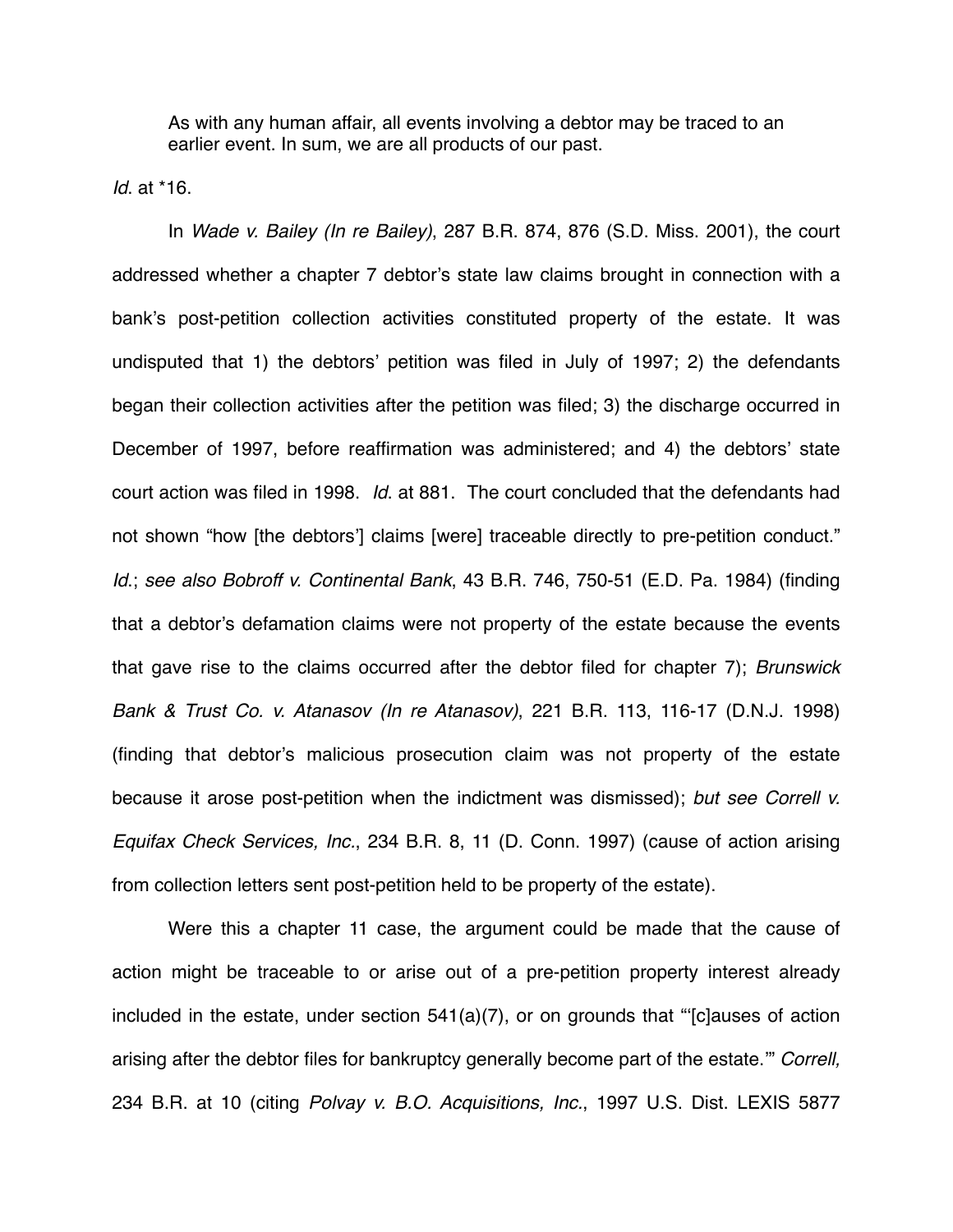(S.D.N.Y. Apr. 17, 1997)) (debtor corporation's claims against its shareholders for various pre-petition breaches of fiduciary duty held to be property of the estate); *see also Schepps Food Stores, Inc. v. Shields (In re Schepps Food Stores, Inc.)*, 160 B.R. 792, 795-98 (Bankr. S.D. Tex. 1993) (noting that claims brought by a corporate chapter 11 debtor's shareholders against the corporation's director for breaches of fiduciary duty during the bankruptcy case, being derivative in nature, would constitute property of the estate). The results in *Polvay* and *Schepps* make sense in the context of corporate chapter 11 cases because, regardless of whether the claim "arose" pre- or post-petition, the harm suffered by a corporate debtor due to director or shareholder breaches of fiduciary duty directly impacts the bankruptcy estate. In *Polvay*, the shareholders' alleged misconduct caused the corporation to file for chapter 11. *Id.*, 1997 U.S. Dist. LEXIS 5877, at \*2. In *Schepps*, the alleged harm consisted of post-petition misconduct by a corporate director acting on behalf of the debtor-in-possession. *Schepps,* 160 B.R. at 798-99. As such, any harm caused would have been suffered by both the debtor (and its shareholders) and the estate. The chapter 11 context is different from chapter 7 in that, during the pendency of the chapter 11 case, it is difficult if not impossible to separate out actions that involve only the debtor from actions that involve only the estate. *See In re Herberman,* 122 B.R. 273, 280-81 (Bankr. W.D.Tex. 1990).

While it is true that the debtors would have no claim against Wells Fargo "but for" the existence of their bankruptcy case, that alone is insufficient to make their claims property of the estate. Furthermore, just as the creditor's proof of claim in *Patterson*, which was based entirely on pre-petition services rendered, failed to establish the required connection between the debtors' post-petition cause of action and the debtors'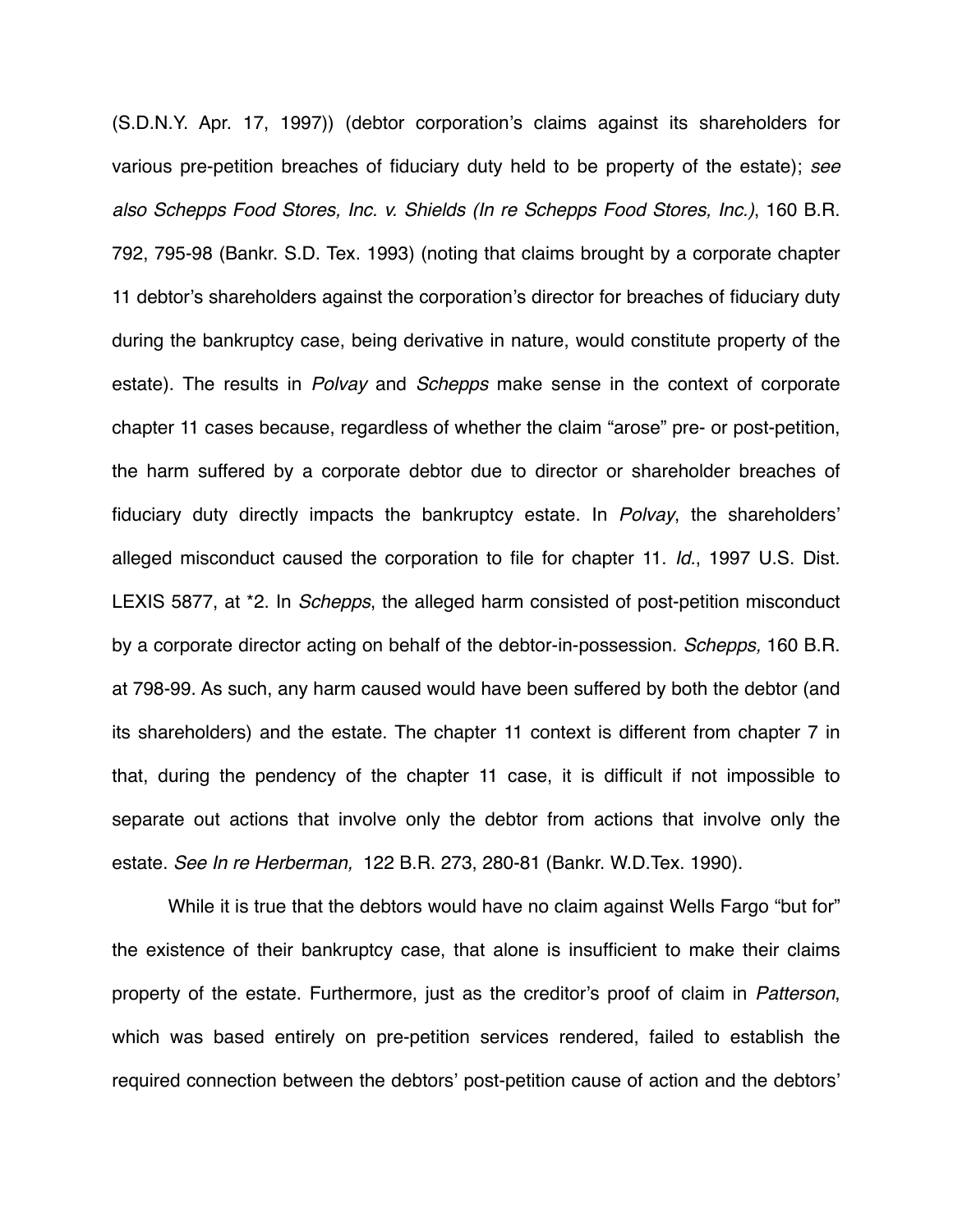pre-bankruptcy past, Wells Fargo's reaffirmation agreement and subsequent letter, while based on a pre-petition home equity transaction, likewise does not thereby make the cause of action property in which the debtor had a legal or equitable interest as of the commencement of the case. *See In re Burgess*, 438 F.3d 493, 498 (5th Cir. 2006). The debtors' FDCPA and TDCA claims should be treated as claims that arose in the debtors' favor after the case was commenced, and thus cannot be treated as belonging to the bankruptcy estate. *Id.* And if the claims are not estate property, then they cannot be administered by the trustee. *Lexxus Int*'*l, Inc. v. Loghry*, 512 F.Supp.2d 647, 658 (N.D.Tex. 2007).

As a final note, public policy also supports the conclusion that an individual debtor's post-petition claim arising from post-petition conduct should not be considered property of the estate in chapter 7 cases. An individual debtor's ability to obtain a fresh start could be severely impacted by the inclusion of post-petition claims, resulting from personal harm suffered by the debtor post-petition, in property of the estate. This becomes particularly clear in personal injury cases. S*ee, e.g., In re Doemling*, 127 B.R. 954 (W.D. Pa. 1991) (finding post-petition personal injury claim of individual chapter 11 debtor did not constitute property of the estate); *In re Durrett*, 187 B.R. 413 (Bankr. D.N.H. 1995) (same).

#### **Conclusion**

The court is of course quite sensitive to the potential for abuse when creditors try to convince debtors to execute reaffirmation agreements on home equity loans. But the court cannot ignore the most basic rules of subject matter jurisdiction. Indeed, doing so only imperils the possibility of obtaining an effective solution. If there is a basis for an